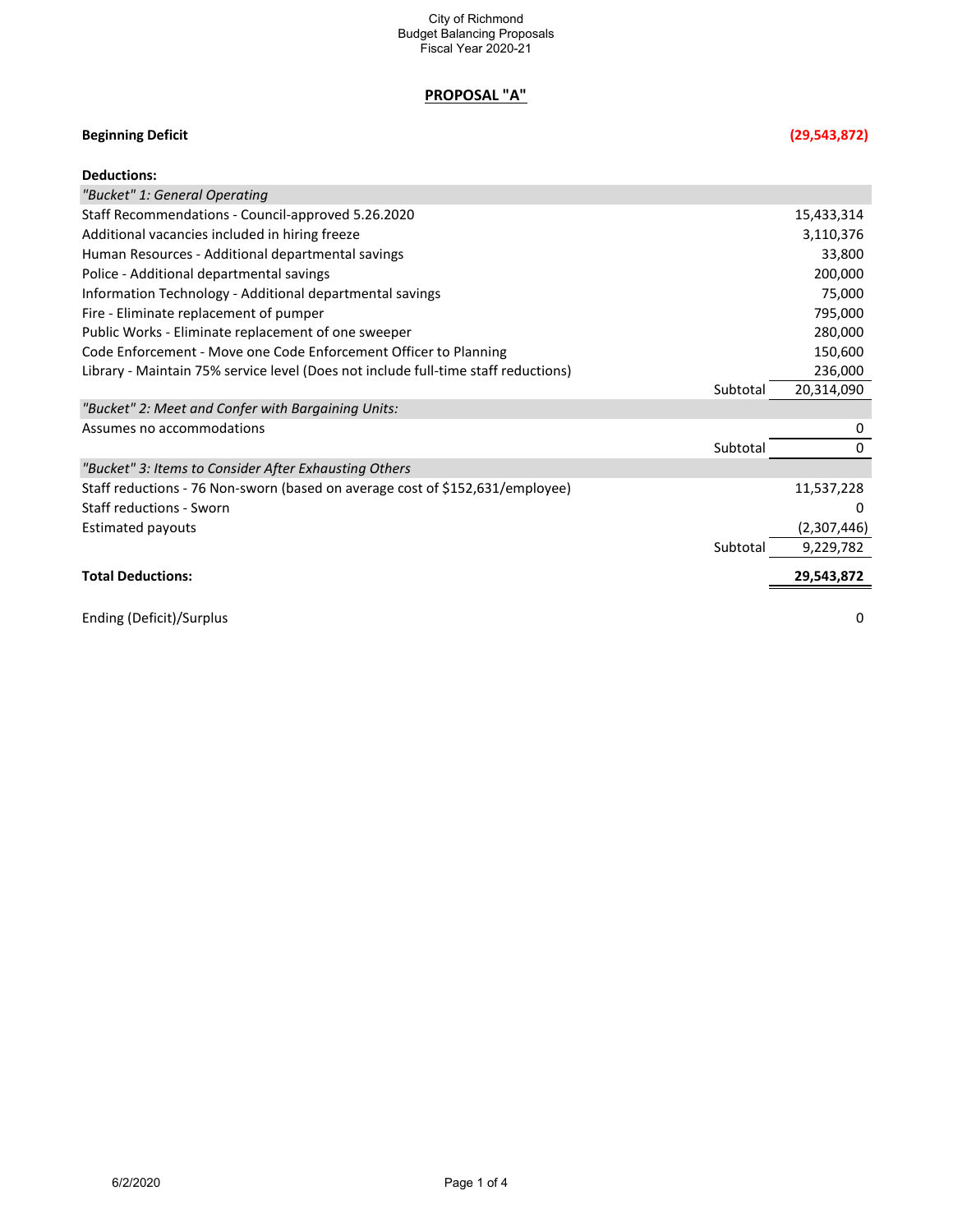## **PROPOSAL "B"**

## **Beginning Deficit (29,543,872)**

| <b>Deductions:</b>                                                                 |          |             |
|------------------------------------------------------------------------------------|----------|-------------|
| "Bucket" 1: General Operating                                                      |          |             |
| Staff Recommendations - Council-approved 5.26.2020                                 |          | 15,433,314  |
| Additional vacancies included in hiring freeze                                     |          | 3,110,376   |
| Human Resources - Additional departmental savings                                  |          | 33,800      |
| Police - Additional departmental savings                                           |          | 200,000     |
| Information Technology - Additional departmental savings                           |          | 75,000      |
| Fire - Eliminate replacement of pumper                                             |          | 795,000     |
| Public Works - Eliminate replacement of one sweeper                                |          | 280,000     |
| Code Enforcement - Move one Code Enforcement Officer to Planning                   |          | 150,600     |
| Library - Maintain 75% service level (Does not include full-time staff reductions) |          | 236,000     |
|                                                                                    | Subtotal | 20,314,090  |
| "Bucket" 2: Meet and Confer with Bargaining Units:                                 |          |             |
| SEIU 1021 contributions to OPEB & Medical                                          |          | 594,000     |
| Eliminate professional development for 1 year                                      |          | 280,200     |
| 24 Furlough days (~9% salary reductions)                                           |          | 2,535,120   |
| Sworn furlough equivalencies                                                       |          | 0           |
| RPOA, Fire 188, RPMA 1% COLA                                                       |          | 532,888     |
| Eliminate car allowances                                                           |          | 77,860      |
| <b>Fire Station brownouts</b>                                                      |          | 900,000     |
|                                                                                    | Subtotal | 4,920,068   |
| "Bucket" 3: Items to Consider After Exhausting Others                              |          |             |
| Staff reductions - 35 Non-sworn (based on average cost of \$152,631/employee)      |          | 5,387,143   |
| <b>Staff reductions - Sworn</b>                                                    |          | 0           |
| Estimated payouts                                                                  |          | (1,077,429) |
|                                                                                    | Subtotal | 4,309,714   |
| <b>Total Deductions:</b>                                                           |          | 29,543,872  |
| Ending (Deficit)/Surplus                                                           |          | 0           |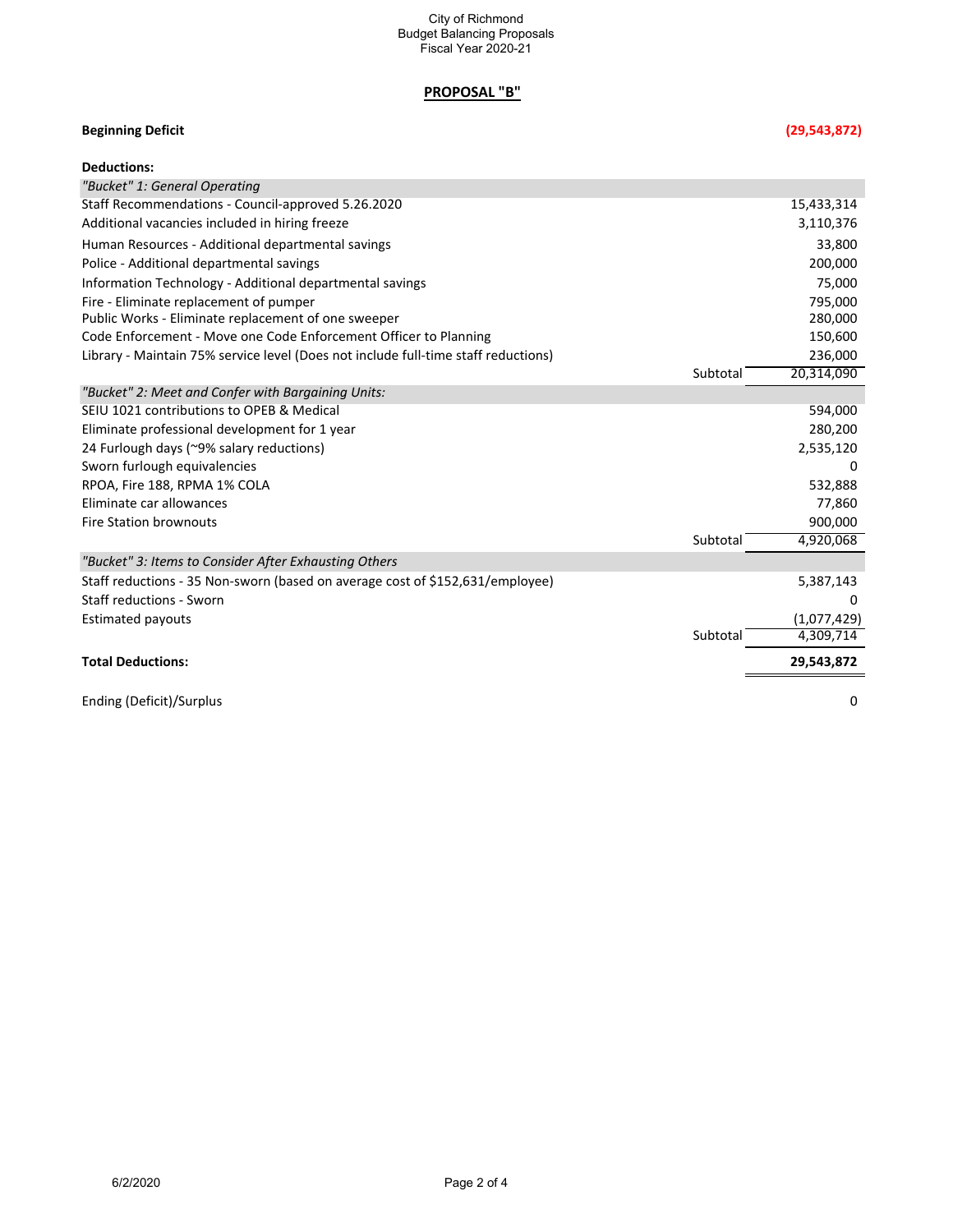### City of Richmond Budget Balancing Proposals Fiscal Year 2020-21

# **PROPOSAL "C"**

| <b>Beginning Deficit</b>                                                           | (29, 543, 872) |
|------------------------------------------------------------------------------------|----------------|
| "Bucket" 1: General Operating                                                      |                |
| <b>Deductions:</b>                                                                 |                |
| Staff Recommendations - Council-approved 5.26.2020                                 | 15,433,314     |
| Additional vacancies included in hiring freeze                                     | 3,110,376      |
| Human Resources - Additional departmental savings                                  | 33,800         |
| Police - Additional departmental savings                                           | 200,000        |
| Information Technology - Additional departmental savings                           | 75,000         |
| Fire - Eliminate replacement of pumper                                             | 795,000        |
| Public Works - Eliminate replacement of one sweeper                                | 280,000        |
| Code Enforcement - Move one Code Enforcement Officer to Planning                   | 150,600        |
| Library - Maintain 75% service level (Does not include full-time staff reductions) | 236,000        |
| Subtotal                                                                           | 20,314,090     |
| "Bucket" 2: Meet and Confer with Bargaining Units:                                 |                |
| SEIU 1021 contributions to OPEB & Medical                                          | 594,000        |
| Eliminate professional development for 1 year                                      | 280,200        |
| 24 Furlough days (~9% salary reductions)                                           | 2,535,120      |
| Sworn furlough equivalencies (~8% reductions)                                      | 2,728,372      |
| RPOA, Fire 188, RPMA 1% COLA                                                       | 532,888        |
| Eliminate car allowances                                                           | 77,860         |
| Subtotal                                                                           | 6,748,440      |
| "Bucket" 3: Items to Consider After Exhausting Others                              |                |
| Staff reductions - 20 Non-sworn (based on average cost of \$152,631/employee)      | 3,101,678      |
| <b>Staff reductions - Sworn</b>                                                    | 0              |
| <b>Estimated payouts</b>                                                           | (620, 336)     |
| Subtotal                                                                           | 2,481,342      |
| <b>Total Deductions:</b>                                                           | 29,543,872     |
| Ending (Deficit)/Surplus                                                           | (0)            |